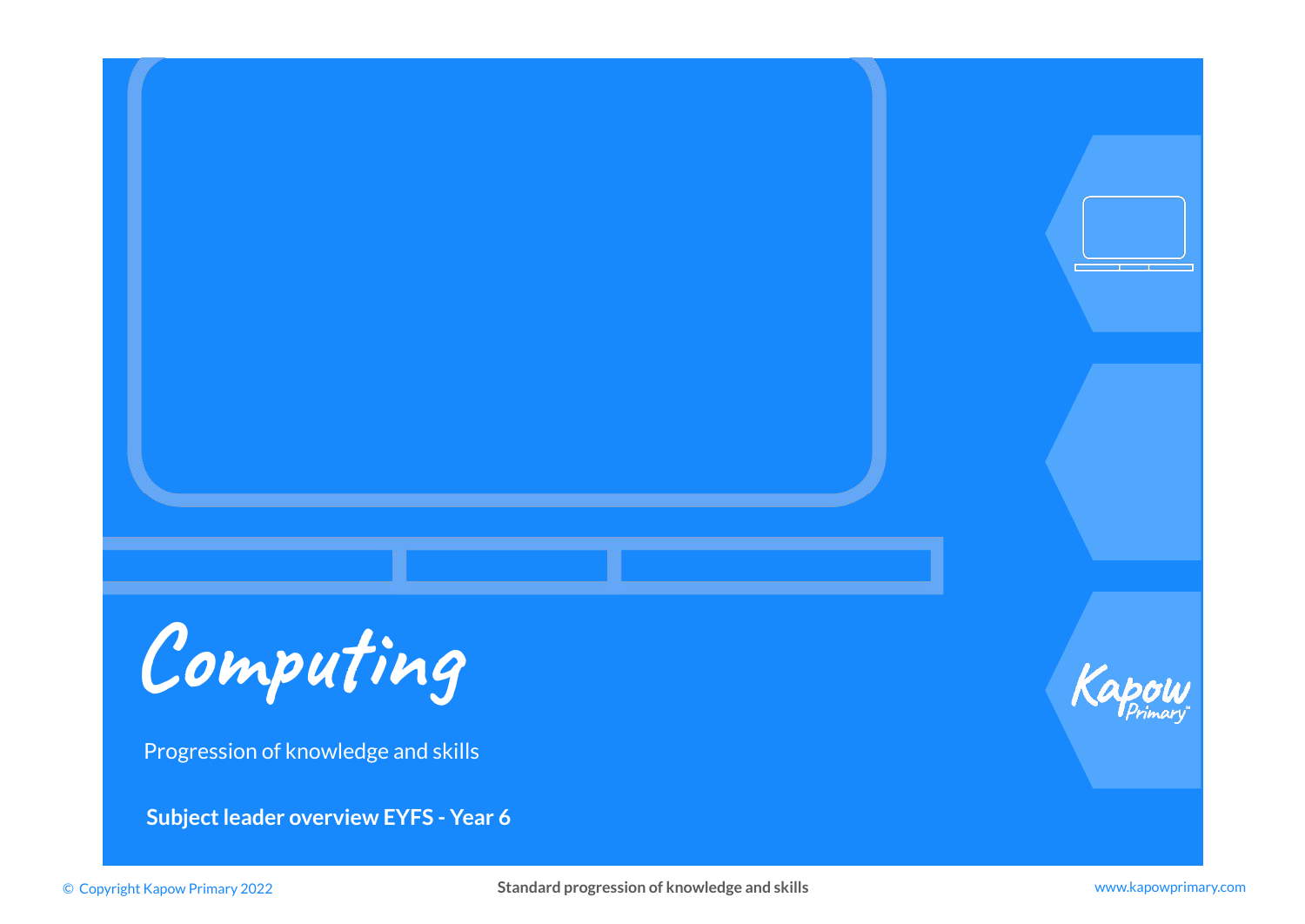# **Introduction**

An overview of the **skills** covered in each year group and strand and how these skills develop through our Computing scheme of work. This document also shows how **knowledge** builds in our key areas.

This document was last updated on 07.01.22. Please check [here](https://www.kapowprimary.com/featured_documents/subject-leader-overview-computing-progression-of-skills-and-knowledge/) for the most up-to-date version.

### **Other related documents:**

If you would like to see the skills and knowledge covered in each unit, then please see our [Computing key skills and knowledge by unit](https://www.kapowprimary.com/featured_documents/computing-key-skills-and-knowledge-by-unit-including-condensed-curriculum/)

If you are following our Mixed-age Computing long-term plan, then please use the accompanying [Progression of skills and knowledge](https://www.kapowprimary.com/featured_documents/computing-progression-of-skills-with-knowledge-mixed-age/)  [mixed-age](https://www.kapowprimary.com/featured_documents/computing-progression-of-skills-with-knowledge-mixed-age/)

If you are following our Condensed Computing long-term plan, then please use the accompanying [Progression of skills and knowledge](https://www.kapowprimary.com/featured_documents/subject-leader-overview-computing-condensed-progression-of-skills-with-knowledge/)  [condensed](https://www.kapowprimary.com/featured_documents/subject-leader-overview-computing-condensed-progression-of-skills-with-knowledge/)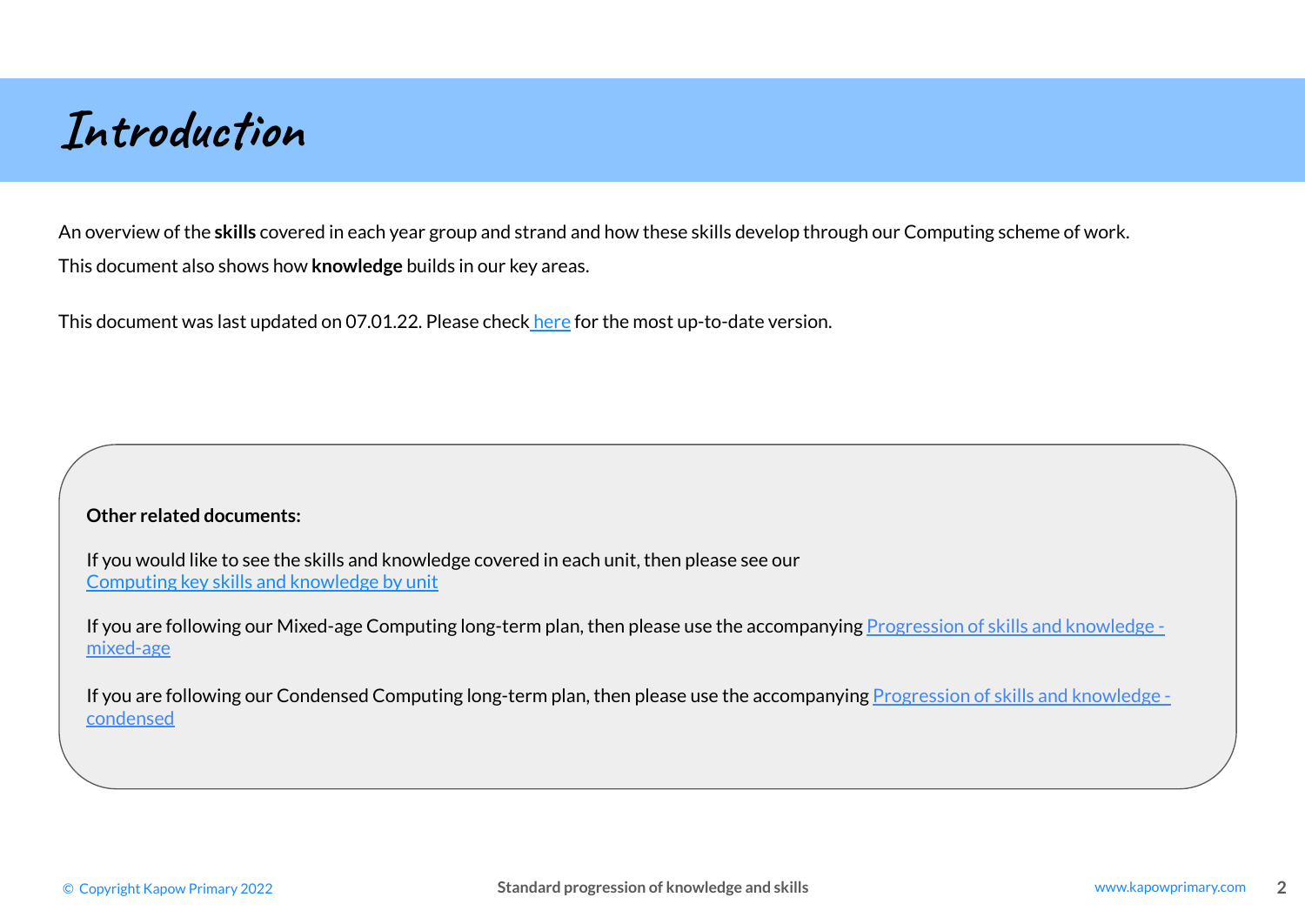## **How is Kapow Primary's Computing scheme of work organised?**

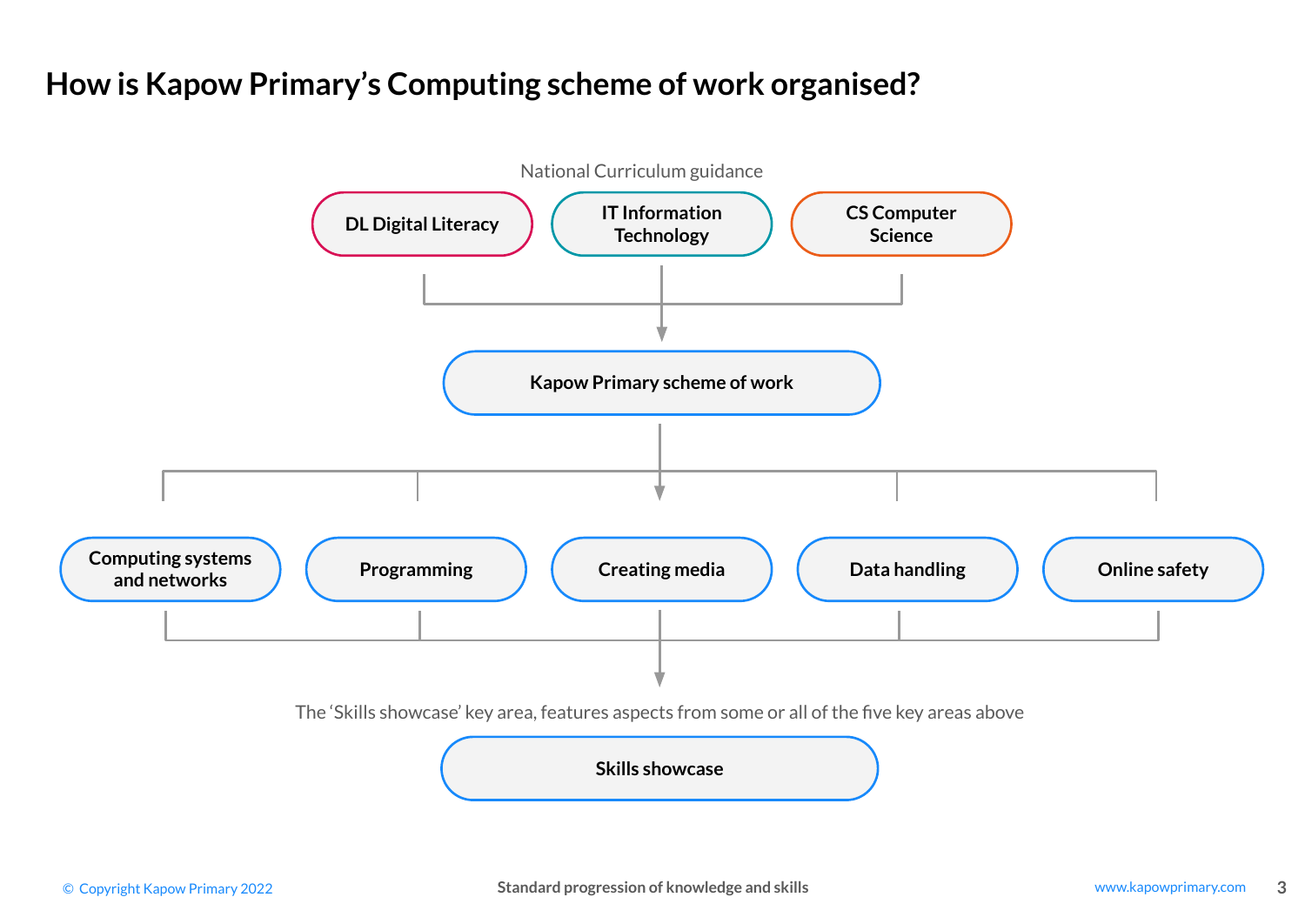|                                                   | <b>EYFS</b>                                                                                                                                                                                                                                                                                                                                                       | Year 1                                                                                                                                                                                                                                                                                             | Year 2                                                                                                                                                                                                                                                                                                                                                                                                                               |
|---------------------------------------------------|-------------------------------------------------------------------------------------------------------------------------------------------------------------------------------------------------------------------------------------------------------------------------------------------------------------------------------------------------------------------|----------------------------------------------------------------------------------------------------------------------------------------------------------------------------------------------------------------------------------------------------------------------------------------------------|--------------------------------------------------------------------------------------------------------------------------------------------------------------------------------------------------------------------------------------------------------------------------------------------------------------------------------------------------------------------------------------------------------------------------------------|
| <b>Hardware</b>                                   | Learning how to operate a camera to take<br>photographs of meaningful creations or<br>moments.<br>Learning how to explore and tinker with<br>hardware to develop familiarity and introduce<br>relevant vocabulary.<br>Recognising and identifying familiar letters<br>and numbers on a keyboard.<br>Developing basic mouse skills such as moving<br>and clicking. | Learning how to operate a camera or tablet to take<br>photos and videos.<br>Learning how to explore and tinker with hardware<br>to find out how it works.<br>Recognising that some devices are input devices and<br>others are output devices.<br>Learning where keys are located on the keyboard. | Understanding what a computer is and that it's<br>made up of different components.<br>Recognising that buttons cause effects and that<br>technology follows instructions.<br>Learning how we know that technology is doing<br>what we want it to do via its output.<br>Using greater control when taking photos with<br>cameras, tablets or computers.<br>Developing confidence with the keyboard and the<br>basics of touch typing. |
| <b>Networks and</b><br>data<br>representatio<br>n | N/A                                                                                                                                                                                                                                                                                                                                                               | N/A                                                                                                                                                                                                                                                                                                | N/A                                                                                                                                                                                                                                                                                                                                                                                                                                  |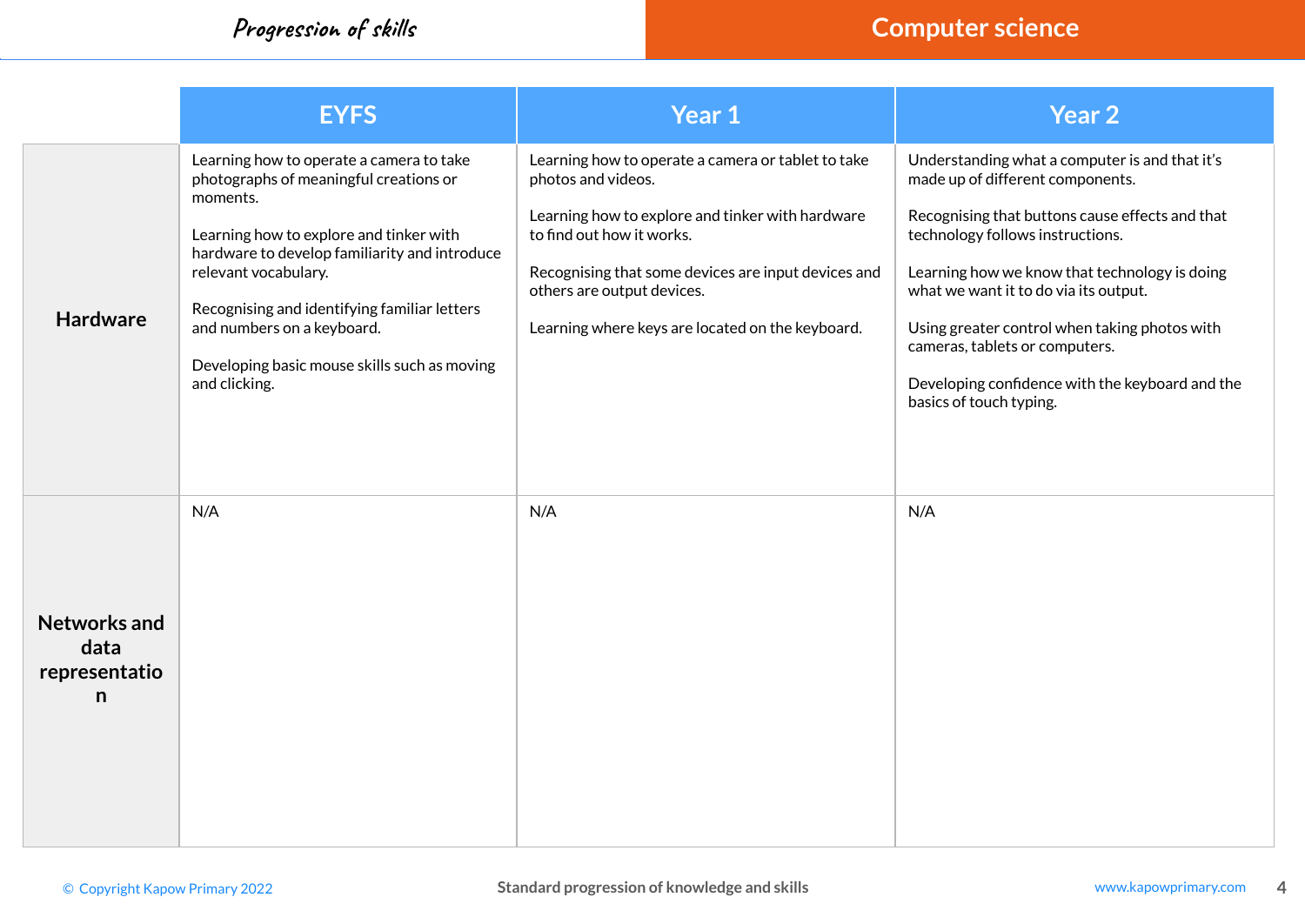|                                                   | <b>Year 3</b>                                                                                                                                                                                                                                                                                                                                                                                                                                                                 | <b>Year 4</b>                                                                                                                                                                     | <b>Year 5</b>                                                                                                                                                                                                                                                                                                                                                                                                                                                                                                                                  | Year 6                                                                                                                                                                                                                                                                                                                                                                                                                                                                                                  |
|---------------------------------------------------|-------------------------------------------------------------------------------------------------------------------------------------------------------------------------------------------------------------------------------------------------------------------------------------------------------------------------------------------------------------------------------------------------------------------------------------------------------------------------------|-----------------------------------------------------------------------------------------------------------------------------------------------------------------------------------|------------------------------------------------------------------------------------------------------------------------------------------------------------------------------------------------------------------------------------------------------------------------------------------------------------------------------------------------------------------------------------------------------------------------------------------------------------------------------------------------------------------------------------------------|---------------------------------------------------------------------------------------------------------------------------------------------------------------------------------------------------------------------------------------------------------------------------------------------------------------------------------------------------------------------------------------------------------------------------------------------------------------------------------------------------------|
| <b>Hardware</b>                                   | Understanding what the different<br>components of a computer do and how<br>they work together.<br>Drawing comparisons across different<br>types of computers.<br>Learning about the purpose of routers.                                                                                                                                                                                                                                                                       | Using tablets or digital cameras to<br>film a weather forecast.<br>Understanding that weather<br>stations use sensors to gather and<br>record data which predicts the<br>weather. | Learning that external devices can be<br>programmed by a separate computer.<br>Learning the difference between ROM and<br>RAM.<br>Recognising how the size of RAM affects<br>the processing of data.<br>Understanding the fetch, decode, execute<br>cycle.                                                                                                                                                                                                                                                                                     | Learning about the history of<br>computers and how they have evolved over<br>time.<br>Using the understanding of historic<br>computers to design a computer of the<br>future.<br>Understanding and identifying barcodes,<br>QR codes and RFID.<br>Identifying devices and applications that<br>can scan or read barcodes, QR codes and<br>RFID.<br>Understanding how corruption can happen<br>within data during transfer (for example<br>when downloading, installing, copying and<br>updating files). |
| <b>Networks and</b><br>data<br>representatio<br>n | Understanding the role of the key<br>components of a network.<br>Identifying the key components within a<br>network, including whether they are<br>wired or wireless.<br>Understanding that websites and videos<br>are files that are shared from one<br>computer to another.<br>Learning about the role of packets.<br>Understanding how networks work and<br>their purpose.<br>Recognising links between networks and<br>the internet.<br>Learning how data is transferred. | Understanding that computer<br>networks provide multiple<br>services, such as the World Wide<br>Web, and opportunities for<br>communication and collaboration.                    | Learning the vocabulary associated with<br>data: data and transmit.<br>Learning how the data for digital images<br>can be compressed.<br>Recognising that computers transfer data<br>in binary and understanding simple binary<br>addition.<br>Relating binary signals (Boolean) to the<br>simple character-based language, ASCII.<br>Learning that messages can be sent by<br>binary code, reading binary up to eight<br>characters and carrying out binary<br>calculations.<br>Understanding how bit patterns<br>represent images as pixels. | Understanding that computer networks<br>provide multiple services.                                                                                                                                                                                                                                                                                                                                                                                                                                      |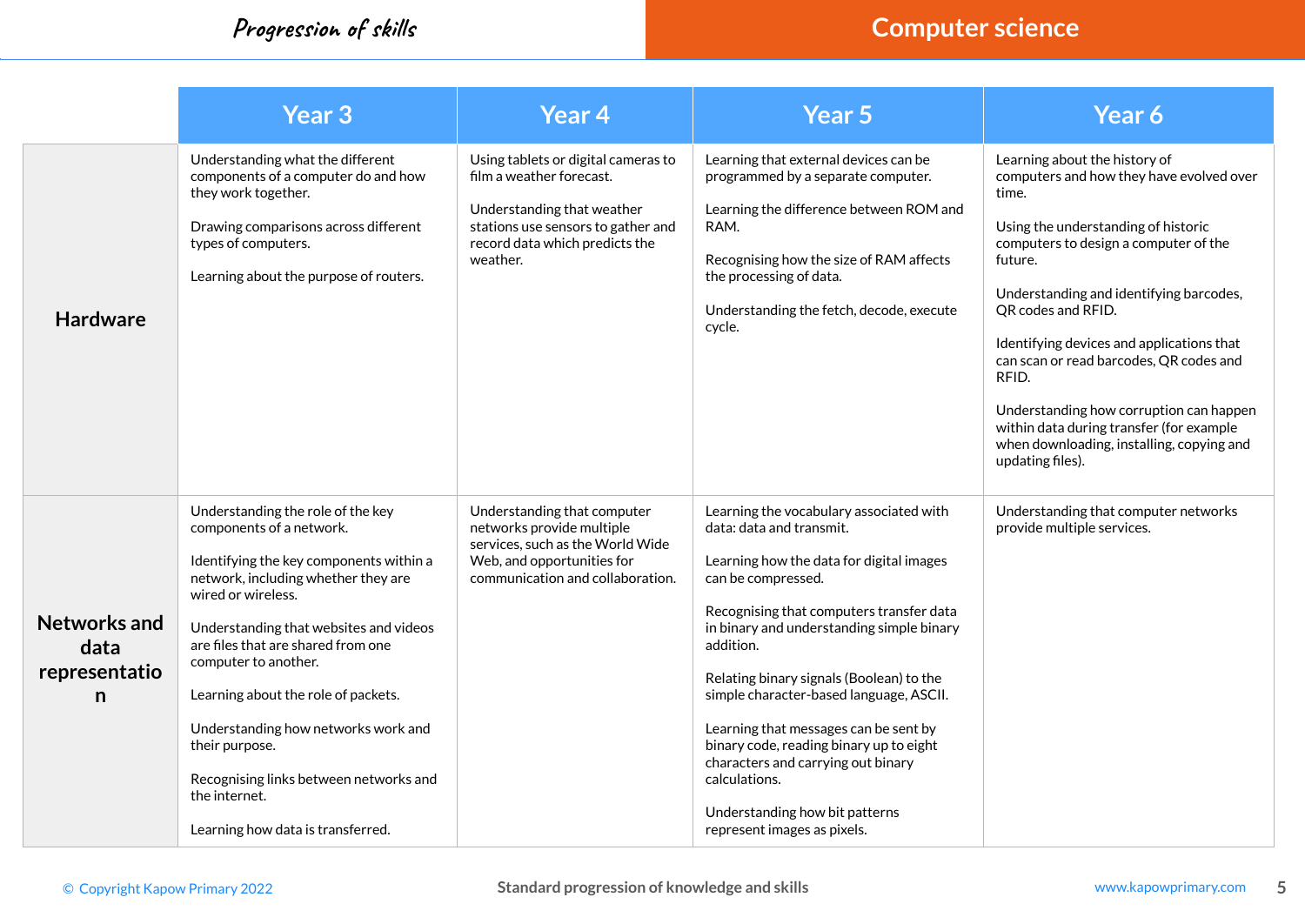|                                  | <b>EYFS</b>                                                                                                                                                                                                                                                                                               | Year 1                                                                                                                                                                                                                                                                                                                                                                                          | <b>Year 2</b>                                                                                                                                                                                                                                                                                                                                                                                        |
|----------------------------------|-----------------------------------------------------------------------------------------------------------------------------------------------------------------------------------------------------------------------------------------------------------------------------------------------------------|-------------------------------------------------------------------------------------------------------------------------------------------------------------------------------------------------------------------------------------------------------------------------------------------------------------------------------------------------------------------------------------------------|------------------------------------------------------------------------------------------------------------------------------------------------------------------------------------------------------------------------------------------------------------------------------------------------------------------------------------------------------------------------------------------------------|
| Computationa<br><b>Ithinking</b> | Using logical reasoning to understand simple<br>instructions and predict the outcome.                                                                                                                                                                                                                     | Learning that decomposition means breaking a<br>problem down into smaller parts.<br>Using decomposition to solve unplugged challenges.<br>Using logical reasoning to predict the behaviour of<br>simple programs.<br>Developing the skills associated with sequencing in<br>unplugged activities.<br>Following a basic set of instructions.<br>Assembling instructions into a simple algorithm. | Articulating what decomposition is.<br>Decomposing a game to predict the algorithms used<br>to create it.<br>Learning that there are different levels of<br>abstraction.<br>Explaining what an algorithm is.<br>Following an algorithm.<br>Creating a clear and precise algorithm.<br>Learning that programs execute by following precise<br>instructions.<br>Incorporating loops within algorithms. |
| Programming                      | Following instructions as part of practical<br>activities and games.<br>Learning to give simple instructions.<br>Experimenting with programming a<br>Bee-bot/Blue-bot and learning how to give<br>simple commands.<br>Learning to debug instructions, with the help<br>of an adult, when things go wrong. | Programming a Floor robot to follow a planned<br>route.<br>Learning to debug instructions when things go<br>wrong.<br>Using programming language to explain how a floor<br>robot works.<br>Learning to debug an algorithm in an unplugged<br>scenario.                                                                                                                                          | Using logical thinking to explore software,<br>predicting, testing and explaining what it does.<br>Using an algorithm to write a basic computer<br>program.<br>Using loop blocks when programming to repeat an<br>instruction more than once.                                                                                                                                                        |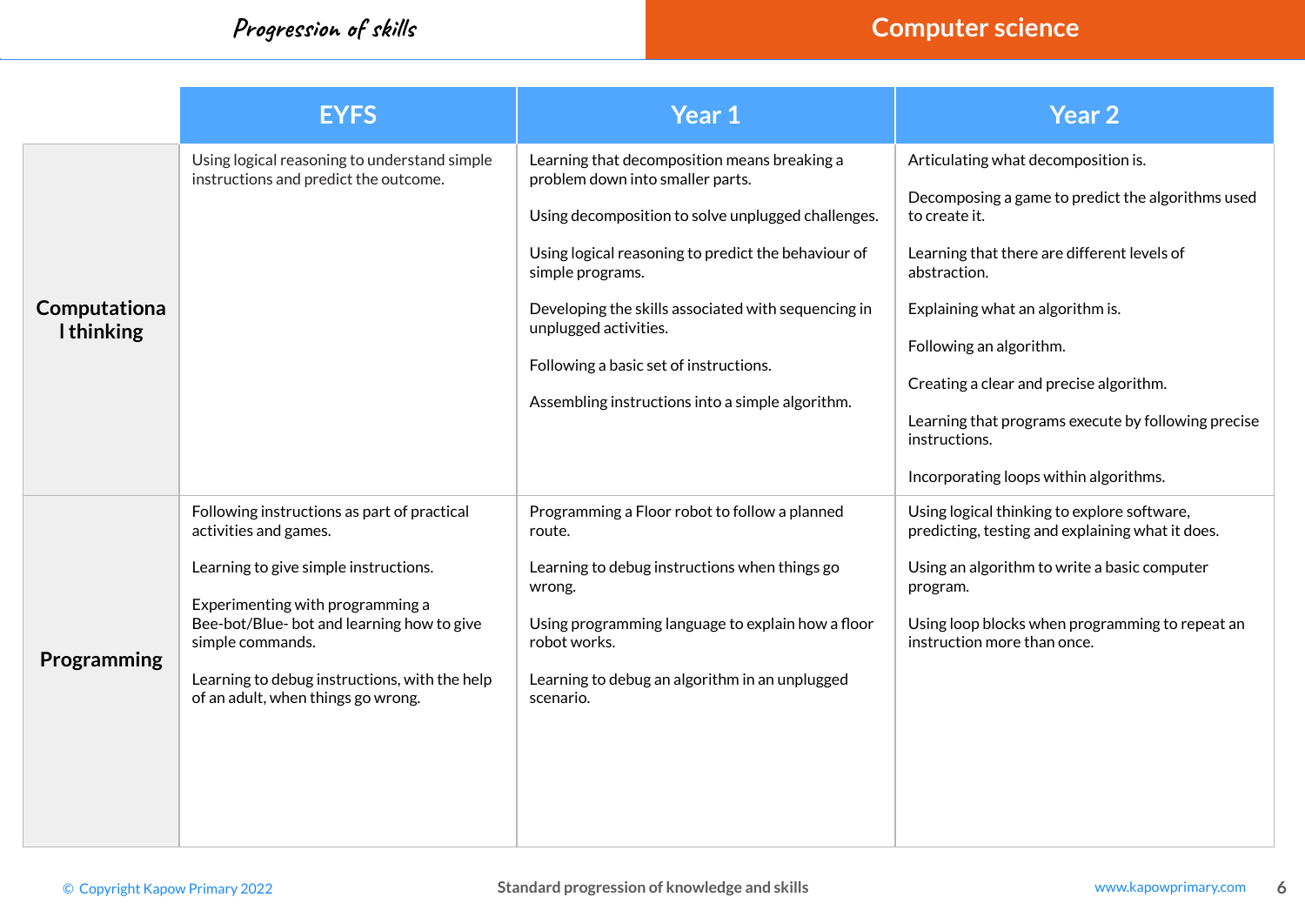|                           | <b>Year 3</b>                                                                                                                                                                                                                                                                                                              | <b>Year 4</b>                                                                                                                                                                                                                                                                                                                                                                             | Year 5                                                                                                                                                                                                                                                                                                                                                                                                                                  | Year 6                                                                                                                                                                                                                                                                                                                                                          |
|---------------------------|----------------------------------------------------------------------------------------------------------------------------------------------------------------------------------------------------------------------------------------------------------------------------------------------------------------------------|-------------------------------------------------------------------------------------------------------------------------------------------------------------------------------------------------------------------------------------------------------------------------------------------------------------------------------------------------------------------------------------------|-----------------------------------------------------------------------------------------------------------------------------------------------------------------------------------------------------------------------------------------------------------------------------------------------------------------------------------------------------------------------------------------------------------------------------------------|-----------------------------------------------------------------------------------------------------------------------------------------------------------------------------------------------------------------------------------------------------------------------------------------------------------------------------------------------------------------|
| Computational<br>thinking | Using decomposition to explain the<br>parts of a laptop computer.<br>Using decomposition to explore the<br>code behind an animation.<br>Using repetition in programs.<br>Using logical reasoning to explain how<br>simple algorithms work.<br>Explaining the purpose of an algorithm.<br>Forming algorithms independently. | Using decomposition to solve a problem<br>by finding out what code was used.<br>Using decomposition to understand the<br>purpose of a script of code.<br>Identifying patterns through unplugged<br>activities.<br>Using past experiences to help solve<br>new problems.<br>Using abstraction to identify the<br>important parts when completing both<br>plugged and unplugged activities. | Decomposing animations into a series of<br>images.<br>Decomposing a program without<br>support.<br>Decomposing a story to be able to plan a<br>program to tell a story.<br>Predicting how software will work based<br>on previous experience.<br>Writing more complex algorithms for a<br>purpose.                                                                                                                                      | Decomposing a program into an<br>algorithm.<br>Using past experiences to help solve<br>new problems.<br>Writing increasingly complex algorithms<br>for a purpose.                                                                                                                                                                                               |
| Programming               | Using logical thinking to explore more<br>complex software; predicting, testing<br>and explaining what it does.<br>Incorporating loops to make code more<br>efficient.<br>Continuing existing code.<br>Making reasonable suggestions for how<br>to debug their own and others' code.                                       | Creating algorithms for a specific<br>purpose.<br>Coding a simple game.<br>Using abstraction and pattern<br>recognition to modify code.<br>Incorporating variables to make code<br>more efficient.                                                                                                                                                                                        | Programming an animation.<br>Iterating and developing their<br>programming as they work.<br>Confidently using loops in their<br>programming.<br>Using a more systematic approach to<br>debugging code, justifying what is wrong<br>and how it can be corrected.<br>Writing code to create a desired effect.<br>Using a range of programming<br>commands.<br>Using repetition within a program.<br>Amending code within a live scenario. | Debugging quickly and effectively to<br>make a program more efficient.<br>Remixing existing code to explore a<br>problem.<br>Using and adapting nested loops.<br>Programming using the language<br>Python.<br>Changing a program to personalise it.<br>Evaluating code to understand its<br>purpose.<br>Predicting code and adapting it to a<br>chosen purpose. |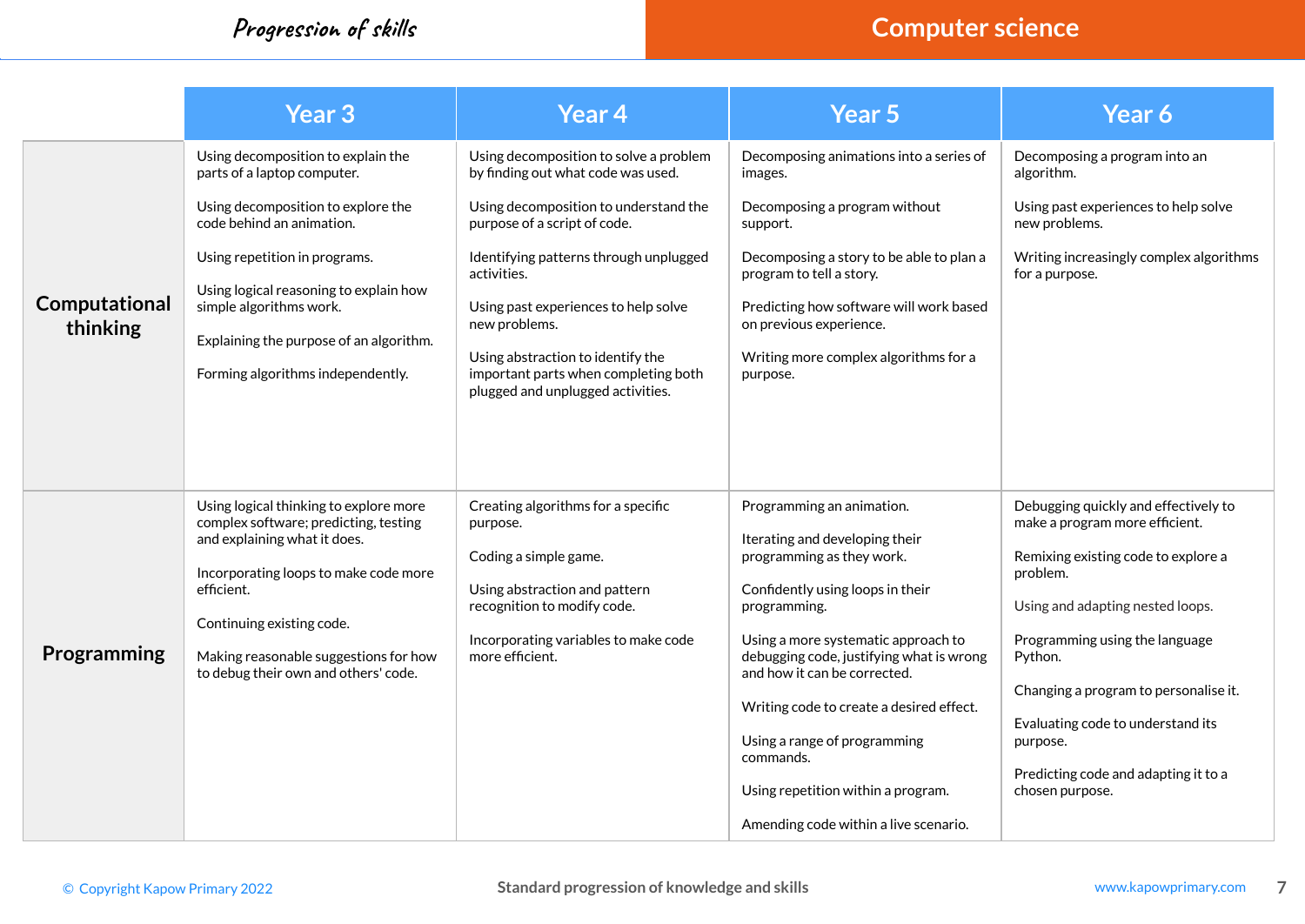|                                                | <b>EYFS</b>                                                                                                                                                                                      | <b>Year 1</b>                                                                                                                                                                                                                                                                              | Year <sub>2</sub>                                                                                                                                                                                                                                                                         |
|------------------------------------------------|--------------------------------------------------------------------------------------------------------------------------------------------------------------------------------------------------|--------------------------------------------------------------------------------------------------------------------------------------------------------------------------------------------------------------------------------------------------------------------------------------------|-------------------------------------------------------------------------------------------------------------------------------------------------------------------------------------------------------------------------------------------------------------------------------------------|
| <b>Using</b><br>software                       | Using a simple online paint tool to create digital art.                                                                                                                                          | Using a basic range of tools within graphic editing<br>software.<br>Taking and editing photographs.<br>Developing control of the mouse through dragging,<br>clicking and resizing of images to create different effects.<br>Developing understanding of different software tools.          | Developing word processing skills, including altering text,<br>copying and pasting and using keyboard shortcuts.<br>Using word processing software to type and reformat<br>text.<br>Using software (and unplugged means) to create story<br>animations.<br>Creating and labelling images. |
| <b>Using email</b><br>and internet<br>searches | N/A                                                                                                                                                                                              | Recognising devices that are connected to the internet.<br>Searching and downloading images from the internet<br>safely.<br>Understanding that we are connected to others when<br>using the internet.                                                                                      | Searching for appropriate images to use in a document.<br>Understanding what online information is.                                                                                                                                                                                       |
| Using data                                     | Representing data through sorting and<br>categorising objects in unplugged scenarios.<br>Representing data through physical pictograms.<br>Exploring branch databases through physical<br>games. | Understanding that technology can be used to represent<br>data in different ways: pictograms, tables, pie charts, bar<br>charts, block graphs etc.<br>Using representations to answer questions about data.<br>Using software to explore and create pictograms and<br>branching databases. | Collecting and inputting data into a spreadsheet.<br>Interpreting data from a spreadsheet.                                                                                                                                                                                                |
| Wider use of<br>technology                     | N/A                                                                                                                                                                                              | Recognising common uses of information technology,<br>including beyond school.<br>Understanding some of the ways we can use the internet.                                                                                                                                                  | Learning how computers are used in the wider world.                                                                                                                                                                                                                                       |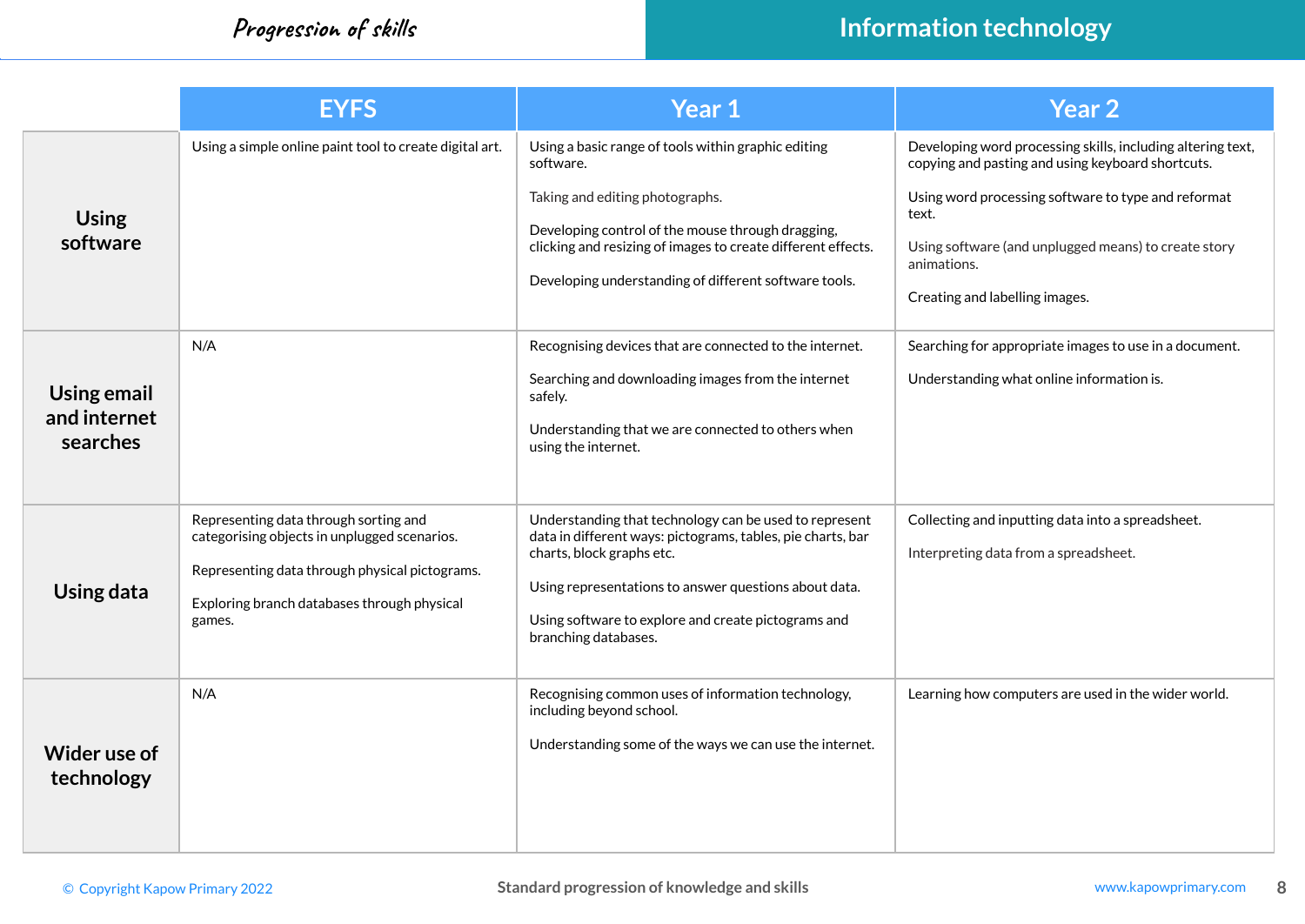|                                                   | Year 3                                                                                                                                                                           | Year 4                                                                                                                                                                                                                                                                                    | <b>Year 5</b>                                                                                                                                                                                                                                                                                                                                                                                       | Year 6                                                                                                                                                                                                                                                                                                                                                                                                                                                                                           |
|---------------------------------------------------|----------------------------------------------------------------------------------------------------------------------------------------------------------------------------------|-------------------------------------------------------------------------------------------------------------------------------------------------------------------------------------------------------------------------------------------------------------------------------------------|-----------------------------------------------------------------------------------------------------------------------------------------------------------------------------------------------------------------------------------------------------------------------------------------------------------------------------------------------------------------------------------------------------|--------------------------------------------------------------------------------------------------------------------------------------------------------------------------------------------------------------------------------------------------------------------------------------------------------------------------------------------------------------------------------------------------------------------------------------------------------------------------------------------------|
| <b>Using</b><br>software                          | Taking photographs and recording<br>video to tell a story.<br>Using software to edit and enhance<br>their video adding music, sounds and<br>text on screen with transitions.     | Building a web page and creating content<br>for it.<br>Designing and creating a webpage for a<br>given purpose.<br>Use online software for documents,<br>presentations, forms and spreadsheets.<br>Using software to work collaboratively with<br>others.                                 | Using logical thinking to explore software<br>more independently, making predictions<br>based on their previous experience.<br>Using software programme Sonic<br>Pi/Scratch to create music.<br>Using the video editing software to<br>animate.<br>Identify ways to improve and edit<br>programs, videos, images etc.<br>Independently learning how to use 3D<br>design software package TinkerCAD. | Using logical thinking to explore software<br>independently, iterating ideas and testing<br>continuously.<br>Using search and word processing skills to<br>create a presentation.<br>Creating and editing sound recordings for a<br>specific purpose.<br>Creating and editing videos, adding<br>multiple elements: music, voiceover, sound,<br>text and transitions.<br>Using design software TinkerCAD to design<br>a product.<br>Creating a website with embedded links<br>and multiple pages. |
| <b>Using</b><br>email and<br>internet<br>searches | Learning to log in and out of an email<br>account.<br>Writing an email including a subject,<br>'to' and 'from.'<br>Sending an email with an attachment.<br>Replying to an email. | Understanding why some results come<br>before others when searching.<br>Using keywords to effectively search for<br>information on the internet.<br>Understanding that information found by<br>searching the internet is not all grounded in<br>fact.<br>Searching the internet for data. | Developing searching skills to help find<br>relevant information on the internet.<br>Learning how to use search engines<br>effectively to find information, focussing on<br>keyword searches and evaluating search<br>returns.                                                                                                                                                                      | Understanding how search engines work.                                                                                                                                                                                                                                                                                                                                                                                                                                                           |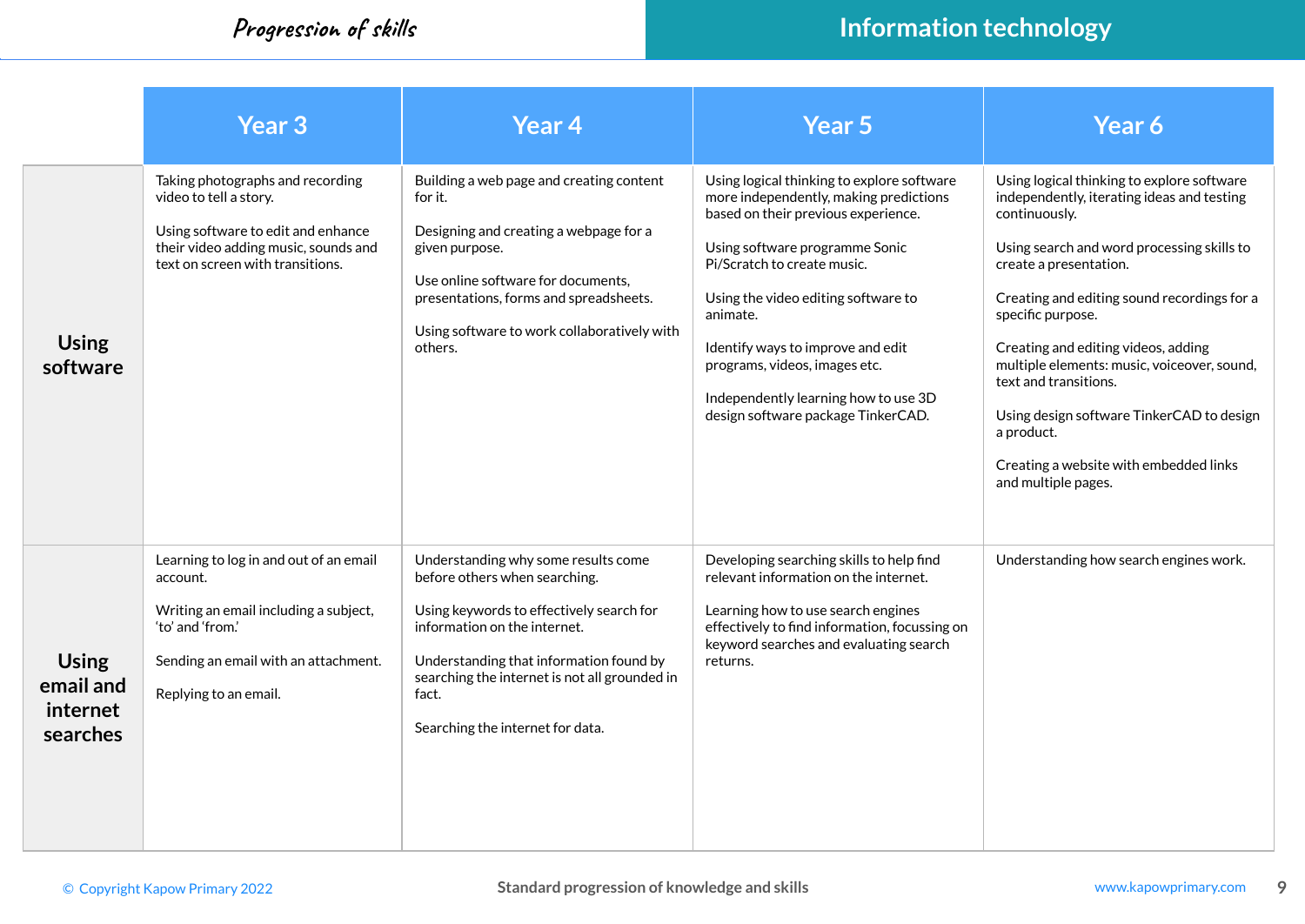|                                      | <b>Year 3</b>                                                                                                                                                                                                                                                                                    | <b>Year 4</b>                                                                                                                                                                                                                                           | Year 5                                                                                                                                        | Year 6                                                                                                                                                             |
|--------------------------------------|--------------------------------------------------------------------------------------------------------------------------------------------------------------------------------------------------------------------------------------------------------------------------------------------------|---------------------------------------------------------------------------------------------------------------------------------------------------------------------------------------------------------------------------------------------------------|-----------------------------------------------------------------------------------------------------------------------------------------------|--------------------------------------------------------------------------------------------------------------------------------------------------------------------|
| Using data                           | Understanding the vocabulary to do<br>with databases: field, record, data.<br>Learning about the pros and cons of<br>digital versus paper databases.<br>Sorting and filtering databases to<br>easily retrieve information.<br>Creating and interpreting charts<br>and graphs to understand data. | Understanding that data is used to forecast<br>weather.<br>Recording data in a spreadsheet<br>independently.<br>Sorting data in a spreadsheet to compare<br>using the 'sort by' option.<br>Designing a device which gathers and<br>records sensor data. | Understanding how data is collected in<br>remote or dangerous places.<br>Understanding how data might be used to<br>tell us about a location. | Understanding how barcodes, QR codes<br>and RFID work.<br>Gathering and analysing data in real time.<br>Creating formulas and sorting data within<br>spreadsheets. |
| <b>Wider use</b><br>of<br>technology | Understanding the purpose of<br>emails.<br>Recognising how social media<br>platforms are used to interact.                                                                                                                                                                                       | Understanding that software can be used<br>collaboratively online to work as a team.                                                                                                                                                                    | Learn about different forms of<br>communication that have developed with<br>the use of technology.                                            | Learning about the Internet of Things and<br>how it has led to 'big data'.<br>Learning how 'big data' can be used to solve<br>a problem or improve efficiency.     |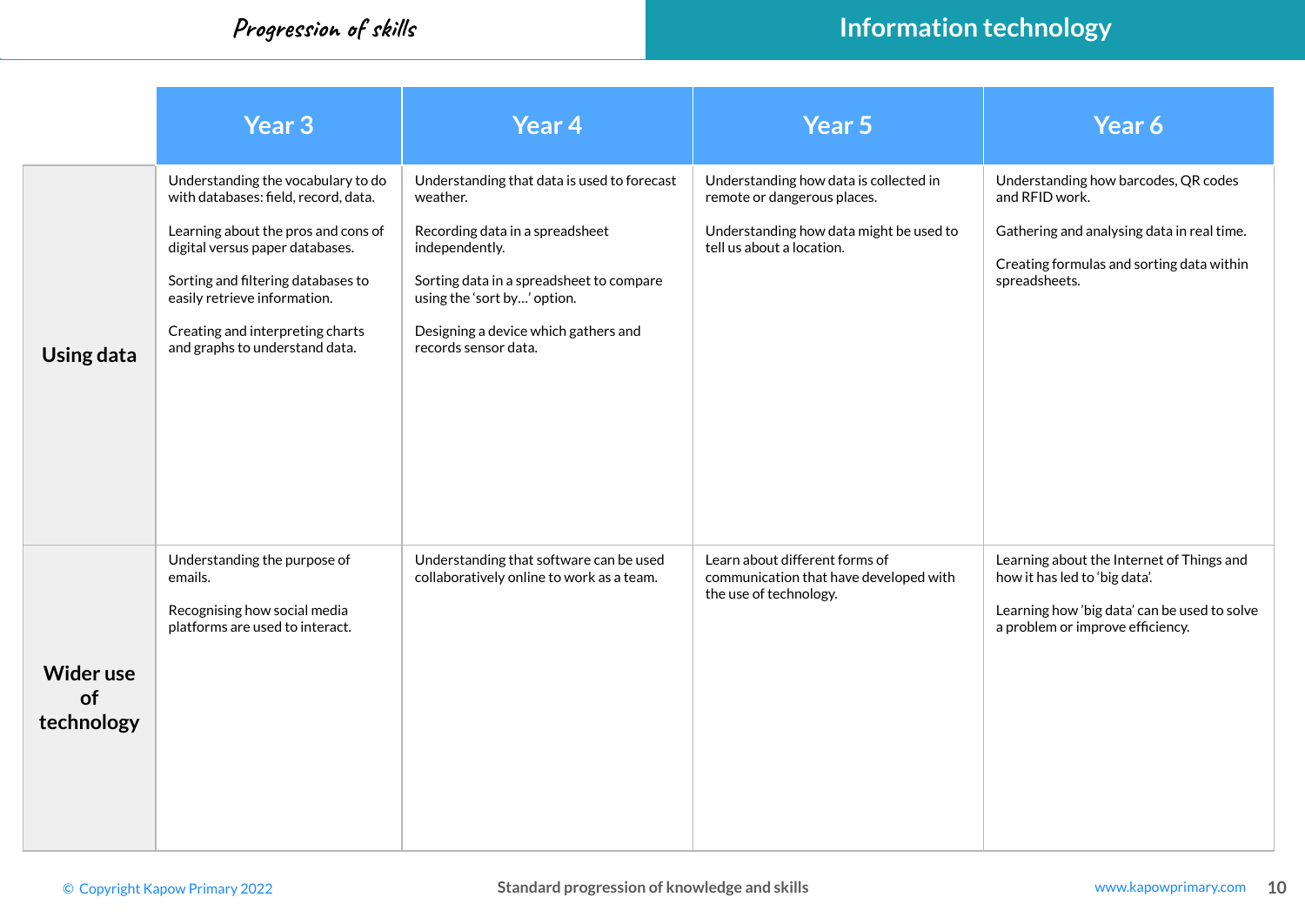**Progression of skills Digital Literacy** 

| <b>EYFS</b>                                                                                                                                                                                                                                                                                                                                                                                                                                  | Year 1                                                                                                                                                                                                                                                                                                                                                                                                                                                                                     |                                                                                                                                                                                                                                                                                                                                                                                                                                                                                      | <b>Year 2</b>                                                                                                                                                                                                                                                                                                                                                                                                                                            |  |  |
|----------------------------------------------------------------------------------------------------------------------------------------------------------------------------------------------------------------------------------------------------------------------------------------------------------------------------------------------------------------------------------------------------------------------------------------------|--------------------------------------------------------------------------------------------------------------------------------------------------------------------------------------------------------------------------------------------------------------------------------------------------------------------------------------------------------------------------------------------------------------------------------------------------------------------------------------------|--------------------------------------------------------------------------------------------------------------------------------------------------------------------------------------------------------------------------------------------------------------------------------------------------------------------------------------------------------------------------------------------------------------------------------------------------------------------------------------|----------------------------------------------------------------------------------------------------------------------------------------------------------------------------------------------------------------------------------------------------------------------------------------------------------------------------------------------------------------------------------------------------------------------------------------------------------|--|--|
| Recognising that a range of technology is used<br>for different purposes.<br>Learning to log in and log out.                                                                                                                                                                                                                                                                                                                                 | Logging in and out and saving work on their<br>own account.<br>When using the internet to search for images,<br>learning what to do if they come across<br>something online that worries them or makes<br>them feel uncomfortable.<br>Understanding how to interact safely with<br>others online.<br>Recognising how actions on the internet can<br>affect others.<br>Recognising what a digital footprint is and how<br>to be careful about what we post.                                 | Learning how to create a strong password.<br>Understanding how to stay safe when talking to people online and what to do if they see or hear<br>something online that makes them feel upset or uncomfortable<br>Identifying whether information is safe or unsafe to be shared online.<br>Learning to be respectful of others when sharing online and ask for their permission before sharing<br>content.<br>Learning strategies for checking if something they read online is true. |                                                                                                                                                                                                                                                                                                                                                                                                                                                          |  |  |
| Year <sub>3</sub>                                                                                                                                                                                                                                                                                                                                                                                                                            | Year <sub>4</sub>                                                                                                                                                                                                                                                                                                                                                                                                                                                                          | Year 5                                                                                                                                                                                                                                                                                                                                                                                                                                                                               | Year 6                                                                                                                                                                                                                                                                                                                                                                                                                                                   |  |  |
| Recognising that different information is<br>shared online including facts, beliefs and<br>opinions.<br>Learning how to identify reliable information<br>when searching online.<br>Learning how to stay safe on social media.<br>Considering the impact technology can have on<br>mood.<br>Learning about cyberbullying.<br>Learning that not all emails are genuine,<br>recognising when an email might be fake and<br>what to do about it. | Recognising that information on the internet<br>might not be true or correct and that some<br>sources are more trustworthy than others.<br>Learning to make judgements about the<br>accuracy of online searches.<br>Identifying forms of advertising online.<br>Recognising what appropriate behaviour is<br>when collaborating with others online.<br>Reflecting on the positives and negatives of<br>time spent online.<br>Identifying respectful and disrespectful online<br>behaviour. | Identifying possible dangers online and learning<br>how to stay safe.<br>Evaluating the pros and cons of online<br>communication.<br>Recognising that information on the internet<br>might not be true or correct and learning ways<br>of checking validity.<br>Learning what to do if they experience bullying<br>online.<br>Learning to use an online community safely                                                                                                             | Learning about the positive and negative<br>impacts of sharing online.<br>Learning strategies to create a positive online<br>reputation.<br>Understanding the importance of secure<br>passwords and how to create them.<br>Learning strategies to capture evidence of<br>online bullying in order to seek help.<br>Using search engines safely and effectively.<br>Recognising that updated software can help to<br>prevent data corruption and hacking. |  |  |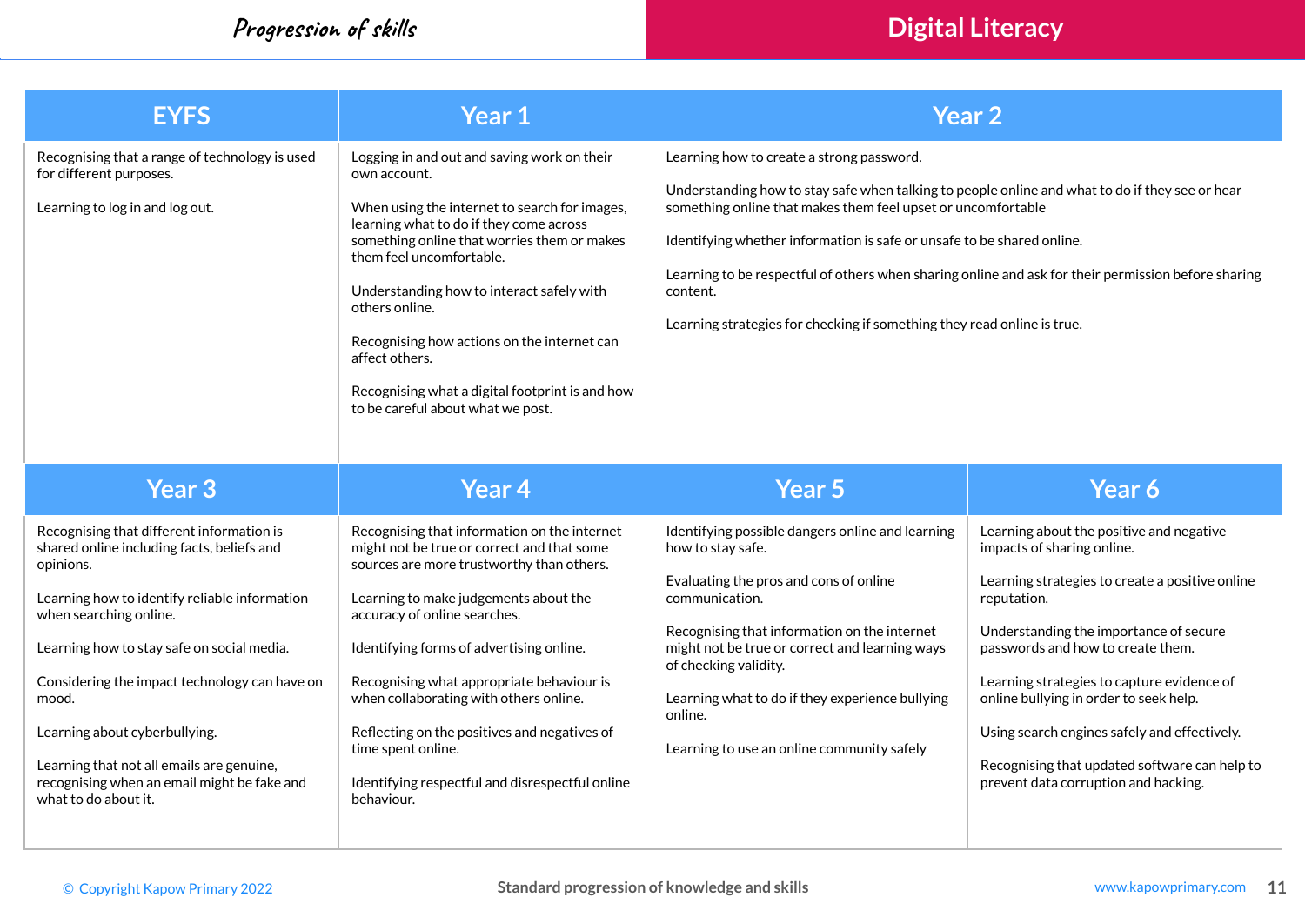### **Progression of knowledge Computing systems and networks**

| <b>EYFS</b>                                                                                                                                                                                                                                                                                                                                                                                                                                                                                                                                                                                             | Year 1                                                                                                                                                                                                                                                                                                                                                                                                                                                                                                                                              | <b>Year 2</b>                                                                                                                                                                                                                                                                                                                                                                                                                                                                                            | Year <sub>3</sub>                                                                                                                                                                                                                                                                                                                                                                                                                                                                                                                                                                                                                                                                                                                                                                                                                                                                                                           | <b>Year 4</b>                                                                                                                                                                                                                                                                                            | Year <sub>5</sub>                                                                                                                                                                                                                                                                                                                                             | Year 6                                                                                                                                                                                                                                                                                                                                                                                                                                                                                            |
|---------------------------------------------------------------------------------------------------------------------------------------------------------------------------------------------------------------------------------------------------------------------------------------------------------------------------------------------------------------------------------------------------------------------------------------------------------------------------------------------------------------------------------------------------------------------------------------------------------|-----------------------------------------------------------------------------------------------------------------------------------------------------------------------------------------------------------------------------------------------------------------------------------------------------------------------------------------------------------------------------------------------------------------------------------------------------------------------------------------------------------------------------------------------------|----------------------------------------------------------------------------------------------------------------------------------------------------------------------------------------------------------------------------------------------------------------------------------------------------------------------------------------------------------------------------------------------------------------------------------------------------------------------------------------------------------|-----------------------------------------------------------------------------------------------------------------------------------------------------------------------------------------------------------------------------------------------------------------------------------------------------------------------------------------------------------------------------------------------------------------------------------------------------------------------------------------------------------------------------------------------------------------------------------------------------------------------------------------------------------------------------------------------------------------------------------------------------------------------------------------------------------------------------------------------------------------------------------------------------------------------------|----------------------------------------------------------------------------------------------------------------------------------------------------------------------------------------------------------------------------------------------------------------------------------------------------------|---------------------------------------------------------------------------------------------------------------------------------------------------------------------------------------------------------------------------------------------------------------------------------------------------------------------------------------------------------------|---------------------------------------------------------------------------------------------------------------------------------------------------------------------------------------------------------------------------------------------------------------------------------------------------------------------------------------------------------------------------------------------------------------------------------------------------------------------------------------------------|
| To be able to understand<br>what a computer<br>keyboard is and<br>recognising some letters<br>and numbers.<br>To know that a mouse can<br>be used to click, drag and<br>create simple drawings.<br>To know that to use a<br>computer you need to log<br>in to it and then log out at<br>the end of your session.<br>To know that different<br>types of technology can be<br>found at home and in<br>school.<br>To know that you can take<br>simple photographs with a<br>camera or iPad.<br>To know that you must<br>hold the camera still and<br>ensure the subject is in the<br>shot to take a photo. | To know that "log in and<br>log out" means to begin<br>and end a connection with<br>a computer.<br>To know that a computer<br>and mouse can be used to<br>click, drag, fill and select<br>and also add backgrounds,<br>text, layers, shapes and<br>clip art.<br>To know that passwords<br>are important for security.<br>To know that when we<br>create something on a<br>computer it can be more<br>easily saved and shared<br>than a paper version.<br>To know some of the<br>simple graphic design<br>features of a piece of<br>online software. | To know the difference<br>between a desktop and<br>laptop computer.<br>To know that people<br>control technology.<br>To know that buttons are a<br>form of input that give a<br>computer an instruction<br>about what to do (output).<br>To know that computers<br>often work together.<br>To know that touch typing<br>is the fastest way to type.<br>To know that I can make<br>text a different style, size<br>and colour.<br>To know that "copy and<br>paste" is a quick way of<br>duplicating text. | To know what a tablet is and<br>how it is different from a<br>laptop/desktop computer.<br>To understand what a<br>network is and how a school<br>network might be<br>organised.<br>To know that a server is<br>central to a network and<br>responds to requests made.<br>To know how the internet<br>uses networks to share files.<br>To know that a router<br>connects us to the internet.<br>To know what a packet is<br>and why it is important for<br>website data transfer.<br>To know the roles that<br>inputs and outputs play on<br>computers.<br>To understand that email<br>stands for 'electronic mail.'<br>To know that an attachment<br>is an extra file added to an<br>email.<br>To understand that emails<br>should contain appropriate<br>and respectful content.<br>To know what some of the<br>different components inside<br>a computer are e.g. CPU,<br>RAM, hard drive, and how<br>they work together. | To understand that<br>software can be used<br>collaboratively online to<br>work as a team.<br>To know what type of<br>comments and<br>suggestions on a<br>collaborative document<br>can be helpful.<br>To know that you can use<br>images, text, transitions<br>and animation in<br>presentation slides. | To know how search<br>engines work.<br>To understand that<br>anvone can create a<br>website and therefore we<br>should take steps to check<br>the validity of websites.<br>To know that web<br>crawlers are computer<br>programs that crawl<br>through the internet.<br>To understand what<br>copyright is.<br>To know the difference<br>between ROM and RAM. | To understand the<br>importance of having a<br>secure password and what<br>"brute force hacking" is.<br>To know that the first<br>computers were created<br>at Bletchley Park to crack<br>the Enigma code to help<br>the war effort in World<br><b>War 2.</b><br>To know about some of<br>the historical figures that<br>contributed to<br>technological advances in<br>computing.<br>To understand what<br>techniques are required to<br>create a presentation<br>using appropriate<br>software. |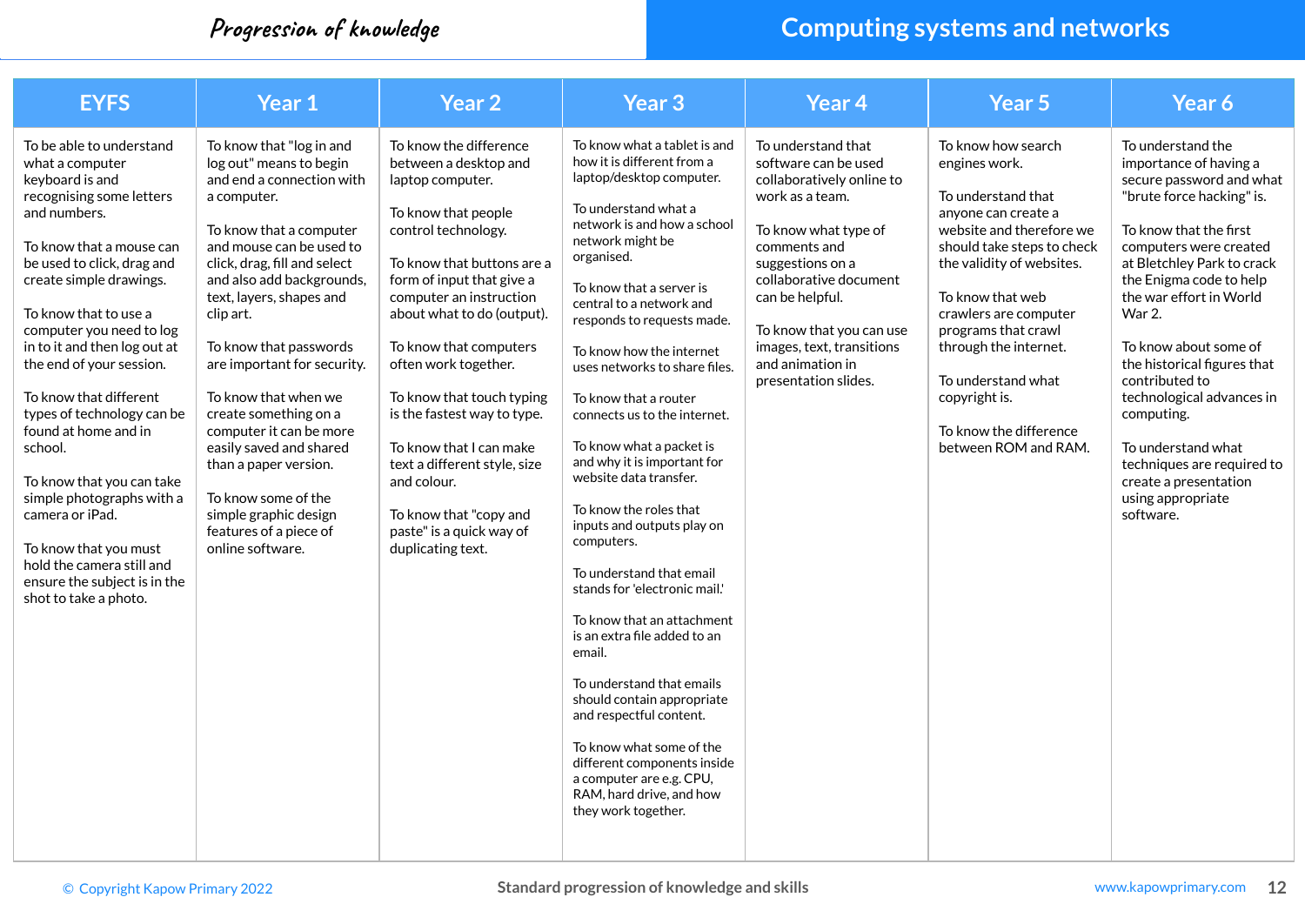### **Progression of knowledge Programming**

| <b>EYFS</b>                                                                                                                                                                                                                                                                                                                                                                                                                                                                                                               | Year 1                                                                                                                                                                                                                                                                                                                                                                                                                                                                                                                                                                                                                                                                                  | <b>Year 2</b>                                                                                                                                                                                                                                                                                                                                                                                                                                                                                                                                                                                                                                                               | <b>Year 3</b>                                                                                                                                                                                                                                                                                | Year <sub>4</sub>                                                                                                                                                                                                                                                                                                                                                                                                                                                                                                                                                                                                                                                                                     | Year 5                                                                                                                                                                                                                                                                                                                                                                                                                                                                                                                                                                                                                                                               | Year 6                                                                                                                                                                                                                       |
|---------------------------------------------------------------------------------------------------------------------------------------------------------------------------------------------------------------------------------------------------------------------------------------------------------------------------------------------------------------------------------------------------------------------------------------------------------------------------------------------------------------------------|-----------------------------------------------------------------------------------------------------------------------------------------------------------------------------------------------------------------------------------------------------------------------------------------------------------------------------------------------------------------------------------------------------------------------------------------------------------------------------------------------------------------------------------------------------------------------------------------------------------------------------------------------------------------------------------------|-----------------------------------------------------------------------------------------------------------------------------------------------------------------------------------------------------------------------------------------------------------------------------------------------------------------------------------------------------------------------------------------------------------------------------------------------------------------------------------------------------------------------------------------------------------------------------------------------------------------------------------------------------------------------------|----------------------------------------------------------------------------------------------------------------------------------------------------------------------------------------------------------------------------------------------------------------------------------------------|-------------------------------------------------------------------------------------------------------------------------------------------------------------------------------------------------------------------------------------------------------------------------------------------------------------------------------------------------------------------------------------------------------------------------------------------------------------------------------------------------------------------------------------------------------------------------------------------------------------------------------------------------------------------------------------------------------|----------------------------------------------------------------------------------------------------------------------------------------------------------------------------------------------------------------------------------------------------------------------------------------------------------------------------------------------------------------------------------------------------------------------------------------------------------------------------------------------------------------------------------------------------------------------------------------------------------------------------------------------------------------------|------------------------------------------------------------------------------------------------------------------------------------------------------------------------------------------------------------------------------|
| To know that being able to<br>follow and give simple<br>instructions is important<br>in computing.<br>To understand that it is<br>important for instructions<br>to be in the right order.<br>To understand why a set of<br>instructions may have<br>gone wrong.<br>To know that you can<br>program a Bee-Bot with<br>some simple commands.<br>To understand that<br>debugging means how to<br>fix some simple<br>programming errors.<br>To understand that an<br>algorithm is a set of clear<br>and precise instructions. | To understand that an<br>algorithm is when<br>instructions are put in an<br>exact order.<br>To know that input devices<br>get information into a<br>computer and that output<br>devices get information<br>out of a computer.<br>To understand that<br>decomposition means<br>breaking a problem into<br>manageable chunks and<br>that it is important in<br>computing.<br>To know that we call<br>errors in an algorithm<br>'bugs' and fixing these<br>'debugging'.<br>To understand the basic<br>functions of a Bee-Bot.<br>To know that you can use a<br>camera/tablet to make<br>simple videos.<br>To know that algorithms<br>move a bee-bot accurately<br>to a chosen destination. | To understand what<br>machine learning is and<br>how that enables<br>computers to make<br>predictions.<br>To know that loops in<br>programming are where<br>vou set a certain<br>instruction (or<br>instructions) to be<br>repeated multiple times.<br>To know that abstraction<br>is the removing of<br>unnecessary detail to help<br>solve a problem.<br>To know that coding is<br>writing in a special<br>language so that the<br>computer understands<br>what to do.<br>To understand that the<br>character in ScratchJr is<br>controlled by the<br>programming blocks.<br>To know that you can<br>write a program to create<br>a musical instrument or<br>tell a joke. | To know that Scratch is a<br>programming language<br>and some of its basic<br>functions.<br>To understand how to use<br>loops to improve<br>programming.<br>To understand how<br>decomposition is used in<br>programming.<br>To understand that you<br>can remix and adapt<br>existing code. | To understand that a<br>variable is a value that can<br>change (depending on<br>conditions) and know that<br>you can create them in<br>Scratch.<br>To know what a<br>conditional statement is in<br>programming.<br>To understand that<br>variables can help you to<br>create a quiz on Scratch.<br>To know that combining<br>computational thinking<br>skills (sequence,<br>abstraction.<br>decomposition etc) can<br>help you to solve a<br>problem.<br>To understand that<br>pattern recognition means<br>identifying patterns to<br>help them work out how<br>the code works.<br>To understand that<br>algorithms can be used for<br>a number of purposes e.g.<br>animation, games design<br>etc. | To know that a soundtrack<br>is music for a film/video<br>and that one way of<br>composing these is on<br>programming software.<br>To understand that using<br>loops can make the<br>process of writing music<br>simpler and more<br>effective.<br>To know how to adapt<br>their code while<br>performing their music.<br>To know that a Micro: bit is<br>a programmable device.<br>To know that Micro:bit<br>uses a block coding<br>language similar to<br>Scratch.<br>To understand and<br>recognise coding<br>structures including<br>variables.<br>To know what techniques<br>to use to create a program<br>for a specific purpose<br>(including decomposition). | To know that there are<br>text-based programming<br>languages such as Logo<br>and Python.<br>To know that nested loops<br>are loops inside of loops.<br>To understand the use of<br>random numbers and<br>remix Python code. |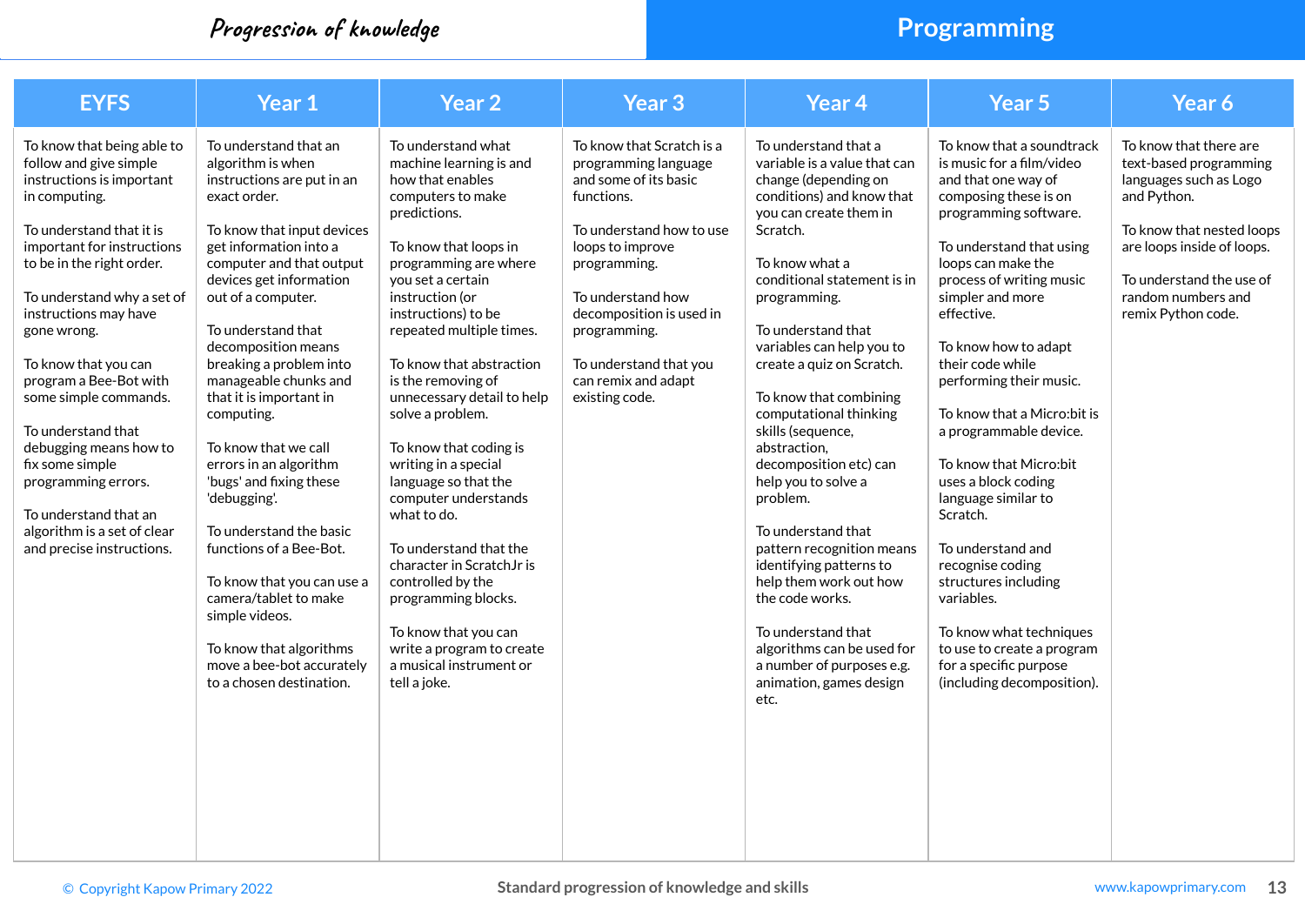### **Progression of knowledge Creating media**

| <b>EYFS</b> | Year 1                                                                                                                                                                                                                                               | Year <sub>2</sub>                                                                                                                                                                                                                                                                               | Year <sub>3</sub>                                                                                                                                                                                                                                               | Year <sub>4</sub>                                                                                                                                                                                                                                                                                                                                       | Year 5                                                                                                                                                                                                                                                                                                                                                                               | Year 6                                                                                                                                                                                                                                                                    |
|-------------|------------------------------------------------------------------------------------------------------------------------------------------------------------------------------------------------------------------------------------------------------|-------------------------------------------------------------------------------------------------------------------------------------------------------------------------------------------------------------------------------------------------------------------------------------------------|-----------------------------------------------------------------------------------------------------------------------------------------------------------------------------------------------------------------------------------------------------------------|---------------------------------------------------------------------------------------------------------------------------------------------------------------------------------------------------------------------------------------------------------------------------------------------------------------------------------------------------------|--------------------------------------------------------------------------------------------------------------------------------------------------------------------------------------------------------------------------------------------------------------------------------------------------------------------------------------------------------------------------------------|---------------------------------------------------------------------------------------------------------------------------------------------------------------------------------------------------------------------------------------------------------------------------|
| N/A         | To understand that<br>holding the camera still<br>and considering angles<br>and light are important to<br>take good pictures.<br>To know that you can edit,<br>crop and filter<br>photographs.<br>To know how to search<br>safely for images online. | To understand that an<br>animation is made up of a<br>sequence of photographs.<br>To know that small<br>changes in my frames will<br>create a smoother looking<br>animation.<br>To understand what<br>software creates simple<br>animations and some of its<br>features e.g. onion<br>skinning. | To know that different<br>types of camera shots can<br>make my photos or videos<br>look more effective.<br>To know that I can edit<br>photos and videos using<br>film editing software.<br>To understand that I can<br>add transitions and text to<br>my video. | To know some of the<br>features of web design<br>software.<br>To know that a website is a<br>collection of pages that<br>are all connected.<br>To know that websites<br>usually have a homepage<br>and subpages as well as<br>clickable links to new<br>pages, called hyperlinks.<br>To know that websites<br>should be informative and<br>interactive. | To understand that stop<br>motion animation is an<br>animation filmed one<br>frame at a time using<br>models, and with tiny<br>changes between each<br>photograph.<br>To know that<br>decomposition of an idea<br>is important when<br>creating stop-motion<br>animations.<br>To know that editing is an<br>important feature of<br>making and improving a<br>stop motion animation. | To know that radio plays<br>are plays where the<br>audience can only hear the<br>action so sound effects are<br>important.<br>To know that sound clips<br>can be recorded using<br>sound recording software.<br>To know that sound clips<br>can be edited and<br>trimmed. |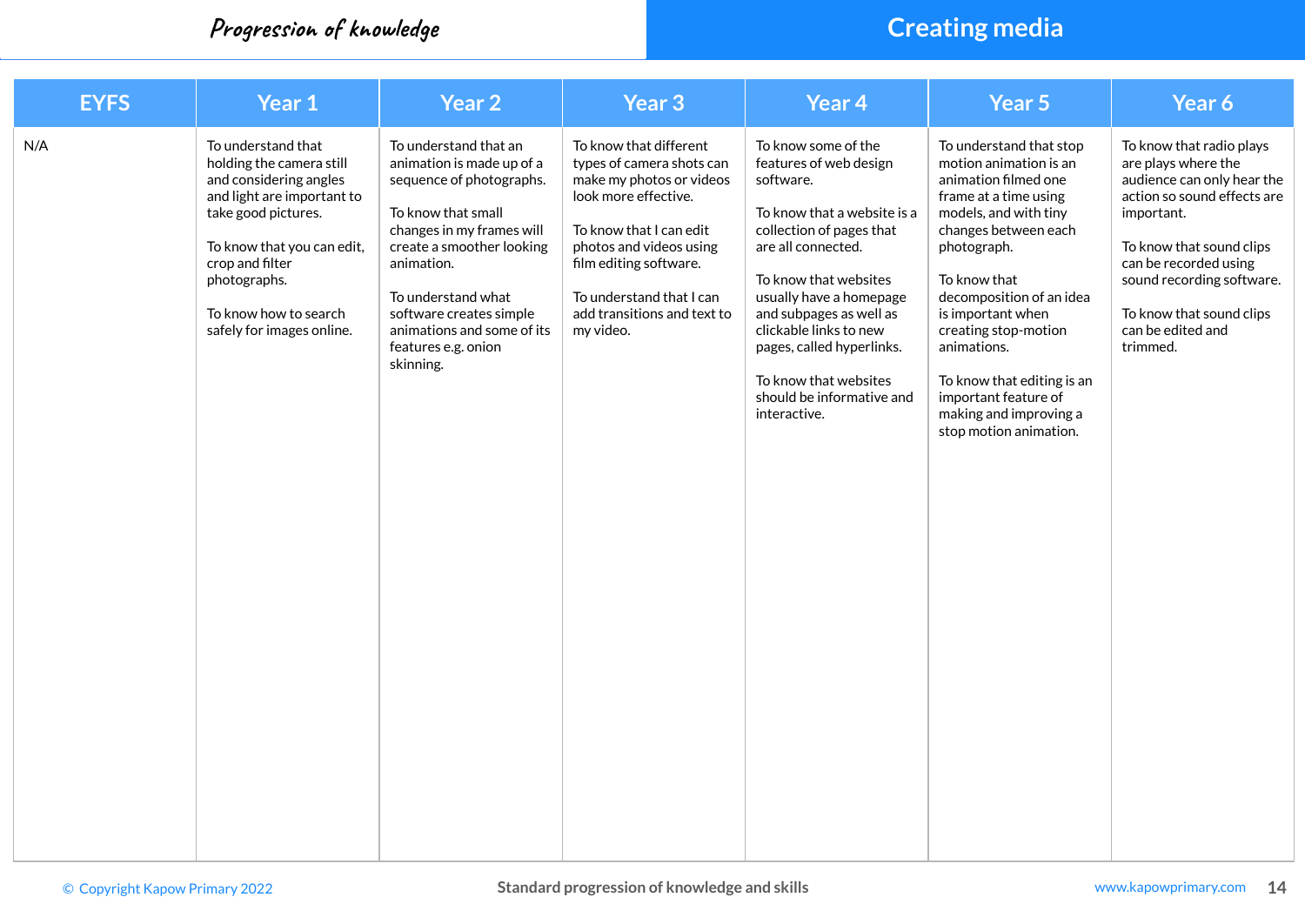### **Progression of knowledge Data handling**

| <b>EYFS</b>                                                                                                                                                                                                                                                  | Year 1                                                                                                                                                                                                                                               | Year 2                                                                                                                                                                                                                                                                            | <b>Year 3</b>                                                                                                                                                                                                                                                                                       | Year <sub>4</sub>                                                                                                                                                                                                                                                                                                                                                                                                                                  | <b>Year 5</b>                                                                                                                                                                                                                                                                                                                                                                                                                                                        | Year 6                                                                                                                                                                                                                                                                                                                                                                                                                                                                                                                                                                                                                                                                           |
|--------------------------------------------------------------------------------------------------------------------------------------------------------------------------------------------------------------------------------------------------------------|------------------------------------------------------------------------------------------------------------------------------------------------------------------------------------------------------------------------------------------------------|-----------------------------------------------------------------------------------------------------------------------------------------------------------------------------------------------------------------------------------------------------------------------------------|-----------------------------------------------------------------------------------------------------------------------------------------------------------------------------------------------------------------------------------------------------------------------------------------------------|----------------------------------------------------------------------------------------------------------------------------------------------------------------------------------------------------------------------------------------------------------------------------------------------------------------------------------------------------------------------------------------------------------------------------------------------------|----------------------------------------------------------------------------------------------------------------------------------------------------------------------------------------------------------------------------------------------------------------------------------------------------------------------------------------------------------------------------------------------------------------------------------------------------------------------|----------------------------------------------------------------------------------------------------------------------------------------------------------------------------------------------------------------------------------------------------------------------------------------------------------------------------------------------------------------------------------------------------------------------------------------------------------------------------------------------------------------------------------------------------------------------------------------------------------------------------------------------------------------------------------|
| To know that sorting<br>objects into various<br>categories can help you<br>locate information.<br>To know that using yes/no<br>questions to find an<br>answer is a branching<br>database.<br>To know that a pictogram<br>is a way of showing<br>information. | To know how that charts<br>and pictograms can be<br>created using a computer.<br>To understand that a<br>branching database is a<br>way of classifying a group<br>of objects.<br>To know that computers<br>understand different<br>types of 'input'. | To understand that you<br>can enter simple data into<br>a spreadsheet.<br>To understand what steps<br>you need to take to create<br>an algorithm.<br>To know what data to use<br>to answer certain<br>questions.<br>To know that computers<br>can be used to monitor<br>supplies. | To know that a database is<br>a collection of data stored<br>in a logical, structured and<br>orderly manner.<br>To know that computer<br>databases can be useful<br>for sorting and filtering<br>data.<br>To know that different<br>visual representations of<br>data can be made on a<br>computer. | To know that computers<br>can use different forms of<br>input to sense the world<br>around them so that they<br>can record and respond to<br>data. This is called 'sensor<br>data'.<br>To know that a weather<br>machine is an automated<br>machine that responds to<br>sensor data.<br>To understand that<br>weather forecasters use<br>specific language,<br>expression and<br>pre-prepared scripts to<br>help create weather<br>forecast films. | To know that Mars Rover<br>is a motor vehicle that<br>collects data from space<br>by taking photos and<br>examining samples of<br>rock.<br>To know what numbers<br>using binary code look like<br>and be able to identify<br>how messages can be sent<br>in this format.<br>To understand that RAM is<br><b>Random Access Memory</b><br>and acts as the computer's<br>working memory.<br>To know what simple<br>operations can be used to<br>calculate bit patterns. | To know that data<br>contained within barcodes<br>and QR codes can be used<br>by computers.<br>To know that infrared<br>waves are a way of<br>transmitting data.<br>To know that Radio<br>Frequency Identification<br>(RFID) is a more private<br>way of transmitting data.<br>To know that data is often<br>encrypted so that even if it<br>is stolen it is not useful to<br>the thief.<br>To know that data can<br>become corrupted within<br>a network but this is less<br>likely to happen if it is sent<br>in 'packets'.<br>I know that devices or that<br>are not updated are most<br>vulnerable to hackers.<br>To know the difference<br>between mobile data and<br>WiFi. |